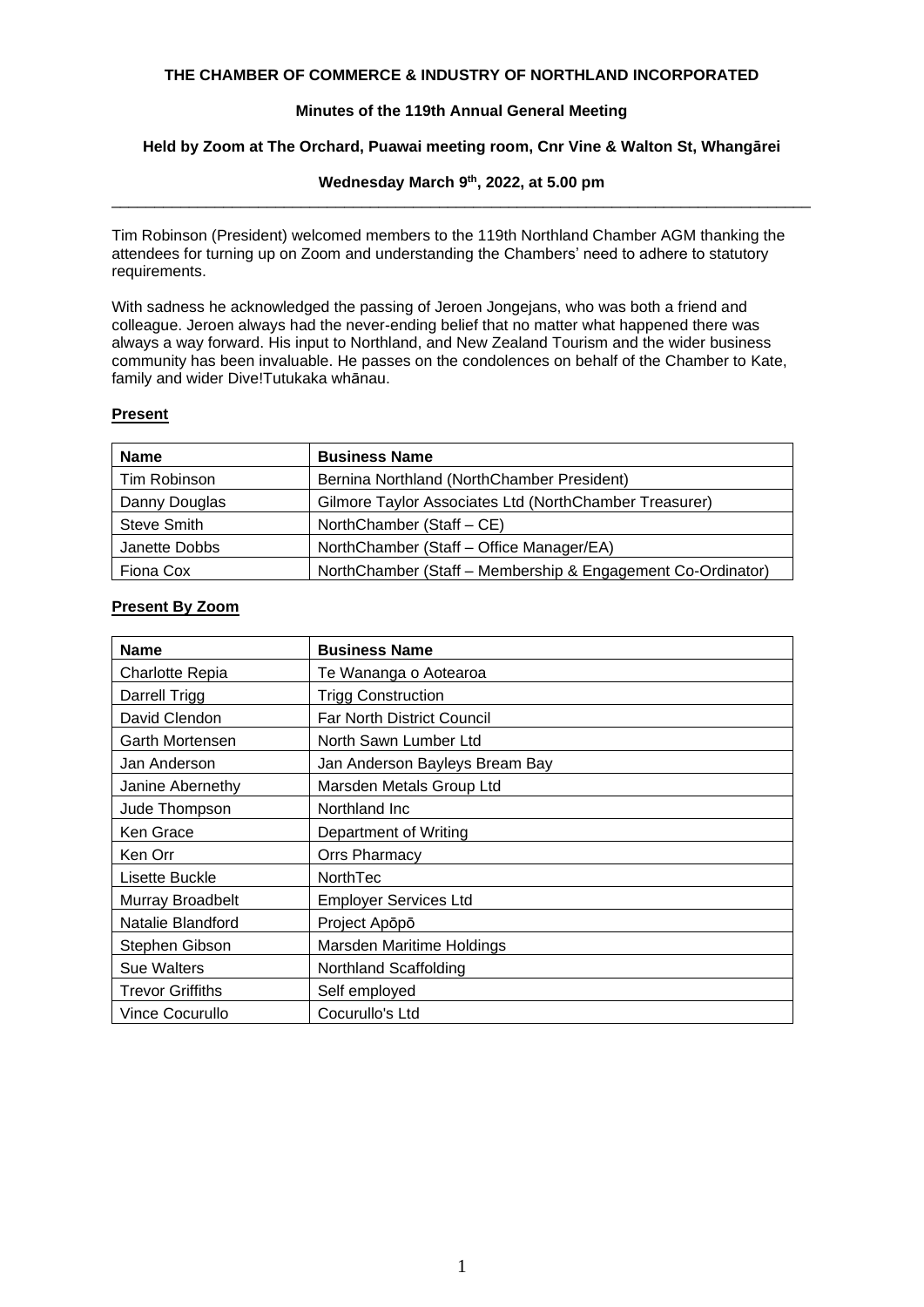# **Apologies**

| <b>Name</b>     | <b>Business Name</b>      |
|-----------------|---------------------------|
| Ken Wilson      | GT Advantage              |
| David Templeton | Northland Inc             |
| Dean Abel       | Mentor                    |
| Hinu te Hau     | <b>Creative Northland</b> |
| Mike Kanji      | 2f2f Ltd                  |
| Tony Savage     | SavageLaw                 |
| Nicole Anderson | Northland Inc             |
| Vaughan Cooper  | Northland Inc.            |

# **Resolved "That the apologies be accepted"**

**Moved: Tim Robinson Seconded: Danny Douglas All in favour**

# **Obituaries**

Tim asked that the meeting acknowledged the passing of the following members and passed our condolences on to their families.

Arthur Brasting, Gaye Billings, Peter Faber, Chris Anderson, Fran Lawrence, Jeroen Jongejans

# **Minutes of the previous AGM**

# **Resolved**

**"That the minutes of the 118th AGM on 10th March 2021 be confirmed as a true and correct record"**

**Moved: Tim Robinson Seconded: Murray Broadbelt All in favour**

# **Matters Arising**

No Matters Arising

**President & Chief Executive Report**

These reports were included within the Annual Report.

# **Tim Robinson – President**

Fair to say after the last 2 years, we thought we would have challenges ahead, but no one could have predicted the impact of this latest Omicron/Covid outbreak.

Tim gave tribute to members, board and staff advising we need to take note of the toll on business owners, managers and staff. We don't yet have suitable support services in place.

There are challenges ahead both regulatory and infrastructure.

Tim emphasised the need to support each other and stay in touch. Please let the us know what you need with and what your vision for Northland going forward.

# **Steve Smith – Chief Executive**

Steve thanked Tim.

His focus going forward would be on more transformational opportunities and will provide more detail on this going forward.

Noted that there are several CEO positions in large local organisations which are yet to be filled. This will cause changes for the future.

Regarding Local Body Elections – Think about what candidates are standing for and what you believe is best for Northland and vote accordingly.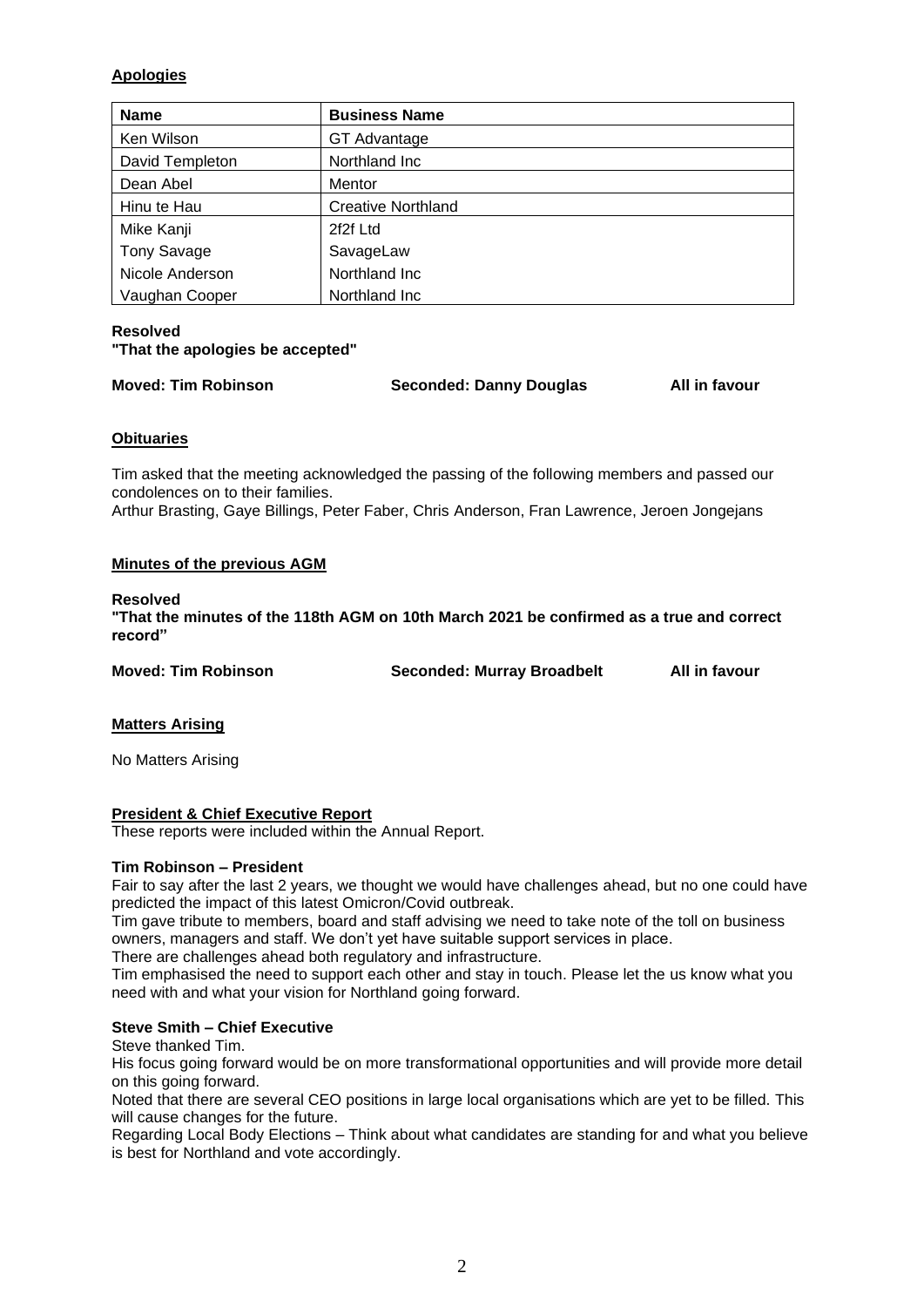# **Financial Report**

Treasurer's Report by Danny Douglas– year ended 31 December 2021

## **Profitability**

The Chamber has reported a net loss of \$22,234 for the year compared to loss of \$17,184 in 2020. In this challenging time want to thank the hard work from all the staff Steve, Janette, Paulette and Niamh have all done in a tough year. The year has seen a lot of additional work undertaken and with the postponement of the Awards has created challenging times.

## **Revenue**

Overall revenue decreased to \$264k from \$292k with 2020 being helped by a large wage subsidy of \$51k, Revenue is actually up approx. 19k before wage subsidies

### **Changes in revenue streams**:

- Business awards held steady \$26k for last few years, but postponed due to Covid was moved to 2022, then cancelled
- Business Mentors down approx. \$7.5k
- Membership subscriptions were up to 126k. Membership total at 500 compared to 482 in 2020
- Sponsorship was down but we still receive great support from Vodafone, OfficeMax, Noel Leeming being the main alliance partners.
- Once again we have had the Ministry of Social Development work that has been done on the Whangarei CBD, employment enhancement and JOB lab. I would like to thank the MSD for the support and assistance they have given us this year and the ongoing future relationship that is helping with events like the Job lab
- Te Pukenga

## **Expenses**

Total expenses were down by approximately \$23k. The major area were staff remuneration., Joblab costs. Most other expenses have resulted in similar costs to prior year or slight increase over the prior year.

### **Financial position**

As at 31 December the Chamber held \$284K of assets made up of:

| \$248k                                                     |
|------------------------------------------------------------|
| \$29k                                                      |
| \$7k includes cost of the Chamber share of Orchard fit-out |
| \$284k                                                     |
| \$253k – suppliers, IRD and employee entitlements          |
|                                                            |

Income in advance of 201k contains, Ruakaka chamber, funds from MSD, and Awards - giving an Accumulated Members Fund of \$32k down from \$54k in 2021

### **Future Focus**

Continue to expand revenue streams, as shown by MSD assistance and Te Pukenga and utilise funds to continue to develop services.

Again, I offer thanks the Chamber staff for all their work over the last 12 months.

Resolved "That the financial statements be approved"

**Moved: Tim Robinson Seconded: Sue Walters All in favour**

### **Appointment of Auditor**

**Motion: "to appoint an Auditor for 2022"**

**Resolved "That BDO Northland be appointed for 2022"**

**Moved: Tim Robinson Seconded: Danny Douglas All in favour**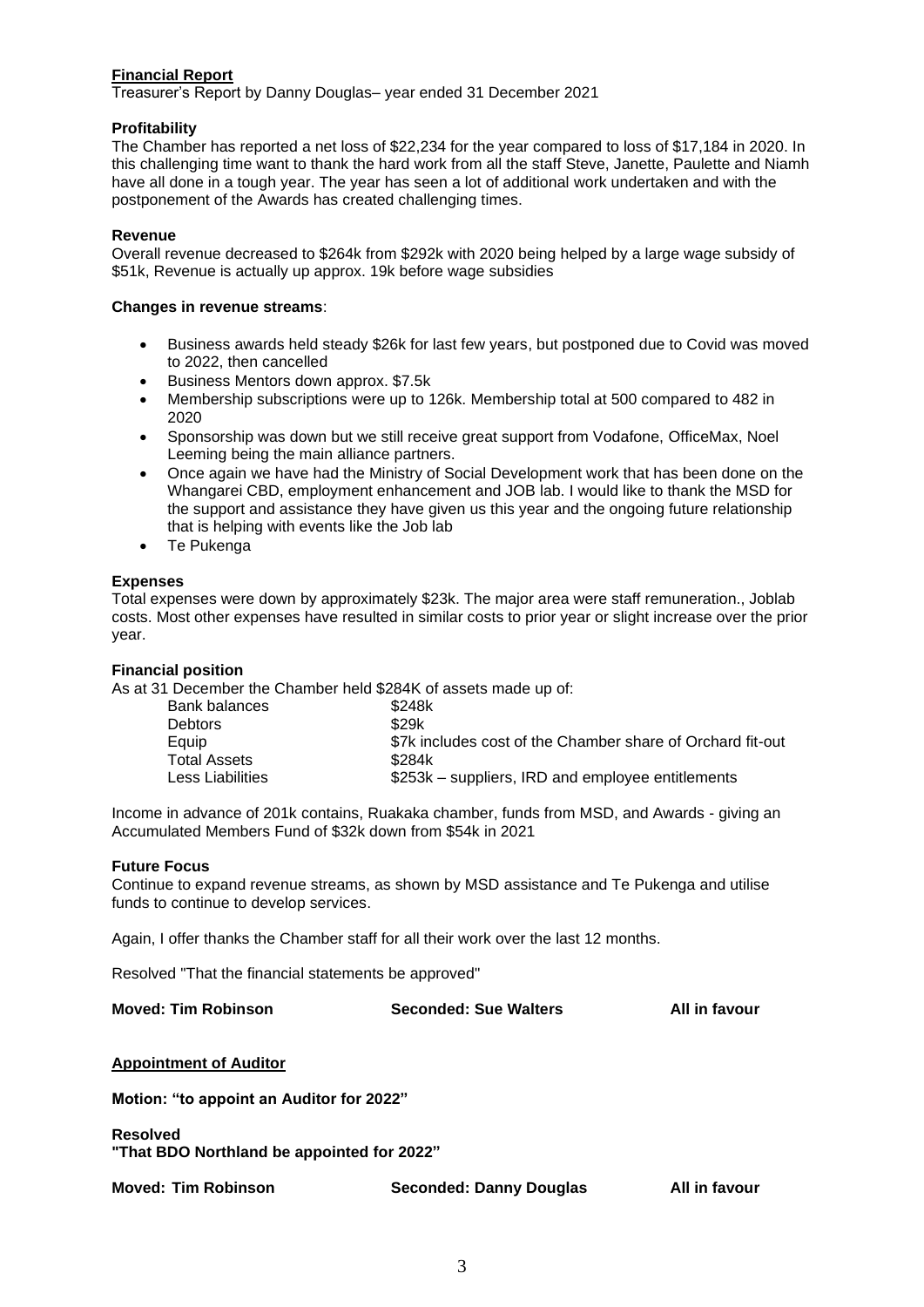## **Appointment of Honorary Solicitors**

Tim noted that there was an amendment to the Agenda, that SavageLaw is replacing WRMK, to be appointed as Honorary Solicitor

### **Motion: "That SavageLaw be appointed as Honorary Solicitors"**

#### **Resolved**

**"That SavageLaw be appointed Honorary Solicitors for 2022"**

| <b>Moved: Tim Robinson</b> | <b>Seconded: Vince Cocurullo</b> | All in favour |
|----------------------------|----------------------------------|---------------|
|                            |                                  |               |

#### **Appointment of mIR owner for Inland Revenue Online Services**

**Motion: "That Janette Dobbs be retained as myIR owner for Inland Revenue Online Services in her role as Executive Assistant to complete the Chamber tax requirements"**

#### **Resolved**

**"That Janette Dobbs be retained as myIR owner for Inland Revenue Online Services for 2022"**

**Moved: Tim Robinson Seconded: Sue Walters All in favour**

**Tim handed over to Steve Smith as the Returning officer to conduct the election for President.**

### **Election of Officers**

Clause 6 of the constitution reads - 6. The officers of the Chamber shall consist of a President, a Vice President, An immediate Past President and a Treasurer. The President, Vice President, and Treasurer shall be elected at each Annual Meeting with nominations closing 21 days prior to the Annual Meeting.

#### **Election for President**

"As per the nominations received prior to the  $7<sup>th</sup>$  February 2022 closure date, the following person be nominated for the position of President."

### **Motion – "That the following person be elected unopposed to the position of President"**

| Tim Robinson                    | Bernina Northland                 | President     |
|---------------------------------|-----------------------------------|---------------|
| <b>Moved: Natalie Blandford</b> | <b>Seconded: Trevor Griffiths</b> | All in favour |

## **Steve Smith handed the floor back to Tim Robinson as newly elected President to complete the election process.**

### **Election for Vice President**

"As per the nominations received prior to the  $7<sup>th</sup>$  February 2022 closure date, the following person have been nominated for the position of Vice President."

#### **Motion – "That the following person be elected unopposed to the position of Vice President"**

| Sue Walters                | Northland Scaffolding   | Vice President |  |
|----------------------------|-------------------------|----------------|--|
|                            |                         |                |  |
| <b>Moved: Tim Robinson</b> | Seconded: Jude Thompson | All in favour  |  |